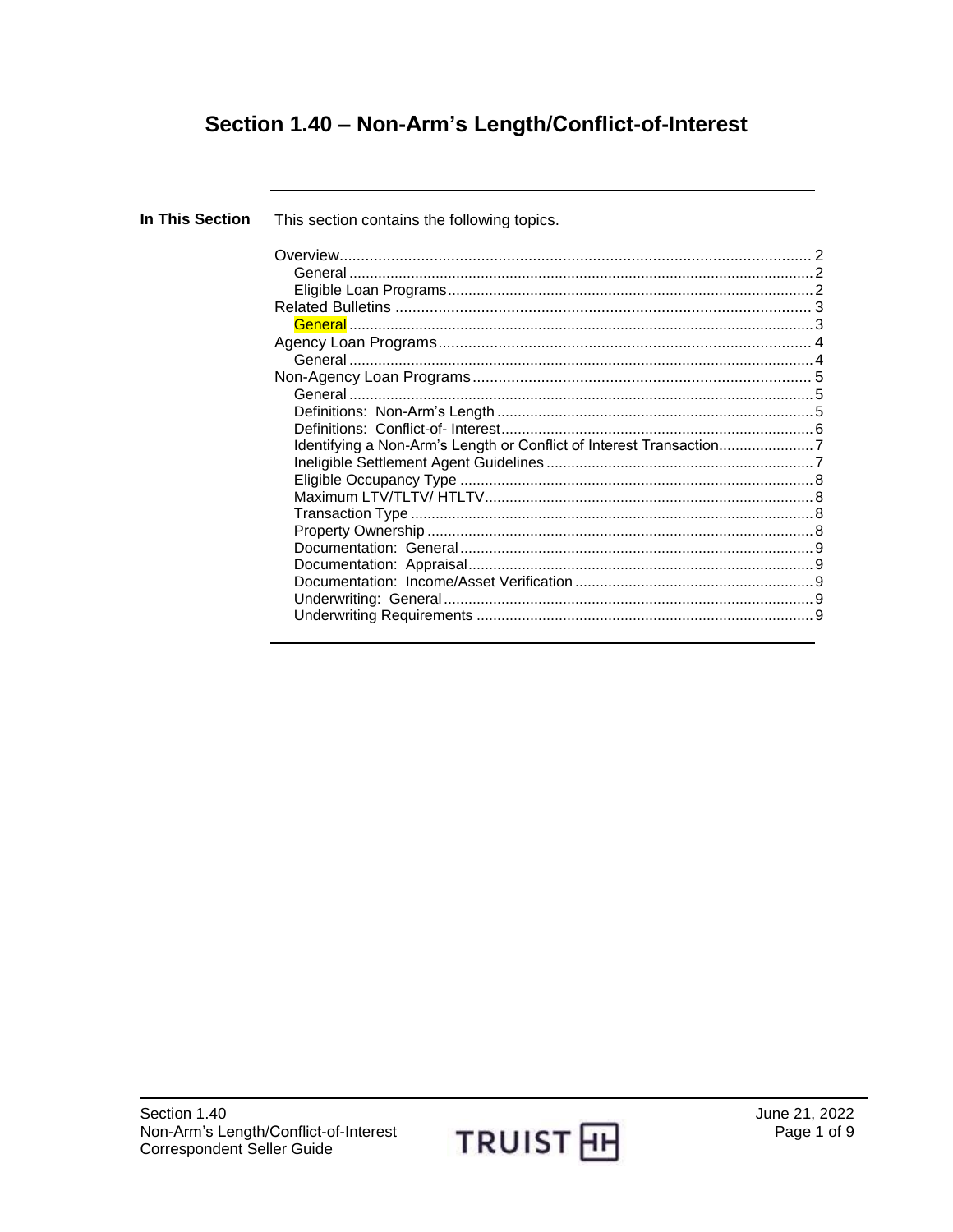<span id="page-1-2"></span><span id="page-1-1"></span><span id="page-1-0"></span>

| <b>Overview</b>                         |                                                                                                                                                                                                                                                                                                                                                                                                                                                                                                                                                                                                                                                |
|-----------------------------------------|------------------------------------------------------------------------------------------------------------------------------------------------------------------------------------------------------------------------------------------------------------------------------------------------------------------------------------------------------------------------------------------------------------------------------------------------------------------------------------------------------------------------------------------------------------------------------------------------------------------------------------------------|
| General                                 | • Certain types of loan transactions may generate an increased risk due to<br>the relationships of the people or companies involved in the transaction.<br>Additional due diligence must be taken during the loan origination process<br>when assessing the risk of these types of loans. Prudent underwriting and<br>thorough analysis of the parties to the transaction may reveal a non-arm's<br>length or conflict-of-interest concern.<br>• Non-Arm's Length/Conflict-of-Interest transactions are eligible as outlined<br>within this document; however, require additional scrutiny in order to<br>mitigate risk associated with fraud. |
| <b>Eligible Loan</b><br><b>Programs</b> | The requirements outlined in this document apply to primary residence,<br>second home, and investment property transactions, and all Truist non-Agency<br>loan programs. For Agency loan programs guidance, see "Non-Arm's Length<br>Transactions" in the "Eligible Transactions" topic outlined in Section 2.01<br>Agency Loan Programs of the Correspondent Seller Guide for guidelines.                                                                                                                                                                                                                                                     |

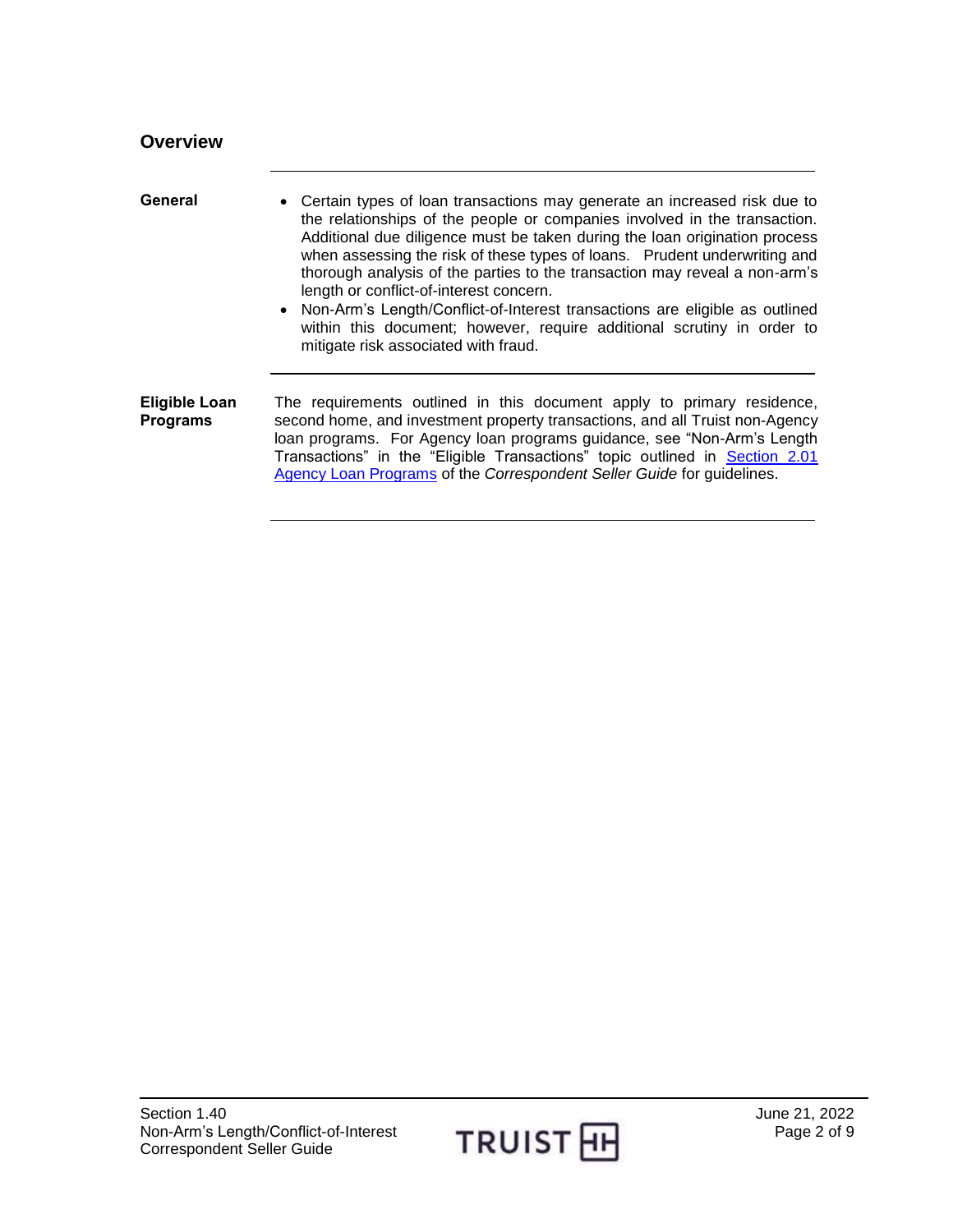#### <span id="page-2-0"></span>**Related Bulletins**

<span id="page-2-1"></span>

**General** Related bulletins are provided below in PDF format. To view the list of published bulletins, select the applicable year below.

[2022](https://truistsellerguide.com/manual/cor/bulletins/Related%20Bulletins/2022/CNonArmsLength2022.pdf)

[2020](http://www.truistsellerguide.com/manual/cor/bulletins/Related%20Bulletins/2020/CNonArmsLength2020.pdf)

**Note:** There were no related bulletins published in 2019 or 2021.

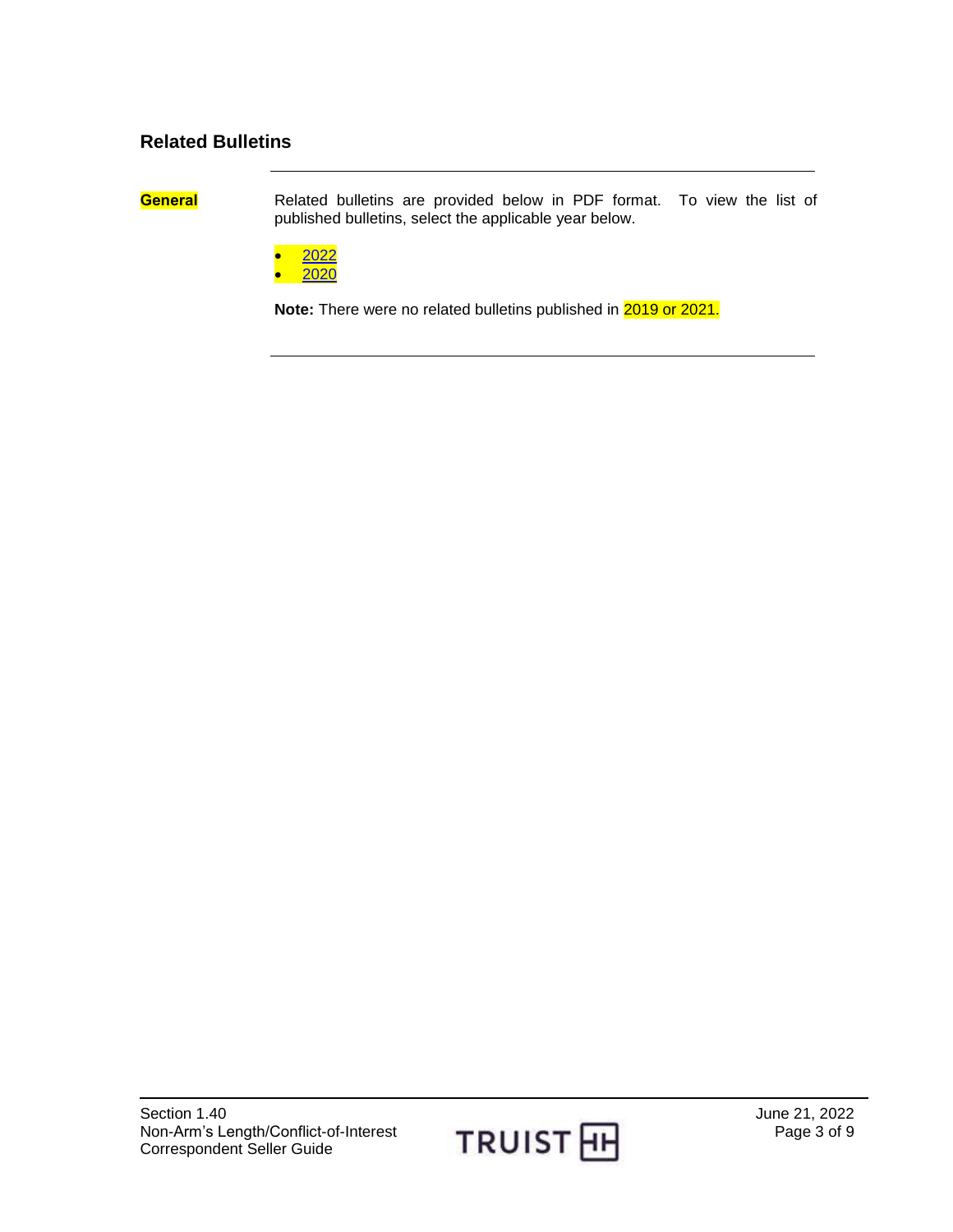### <span id="page-3-0"></span>**Agency Loan Programs**

<span id="page-3-1"></span>General **Reference: See "Non-Arm's Length Transactions"** in the "Eligible Transactions" topic outlined in [Section 2.01 Agency Loan Programs](https://truistsellerguide.com/manual/cor/products/cagency.pdf) of the *Correspondent Seller Guide* for guidelines.

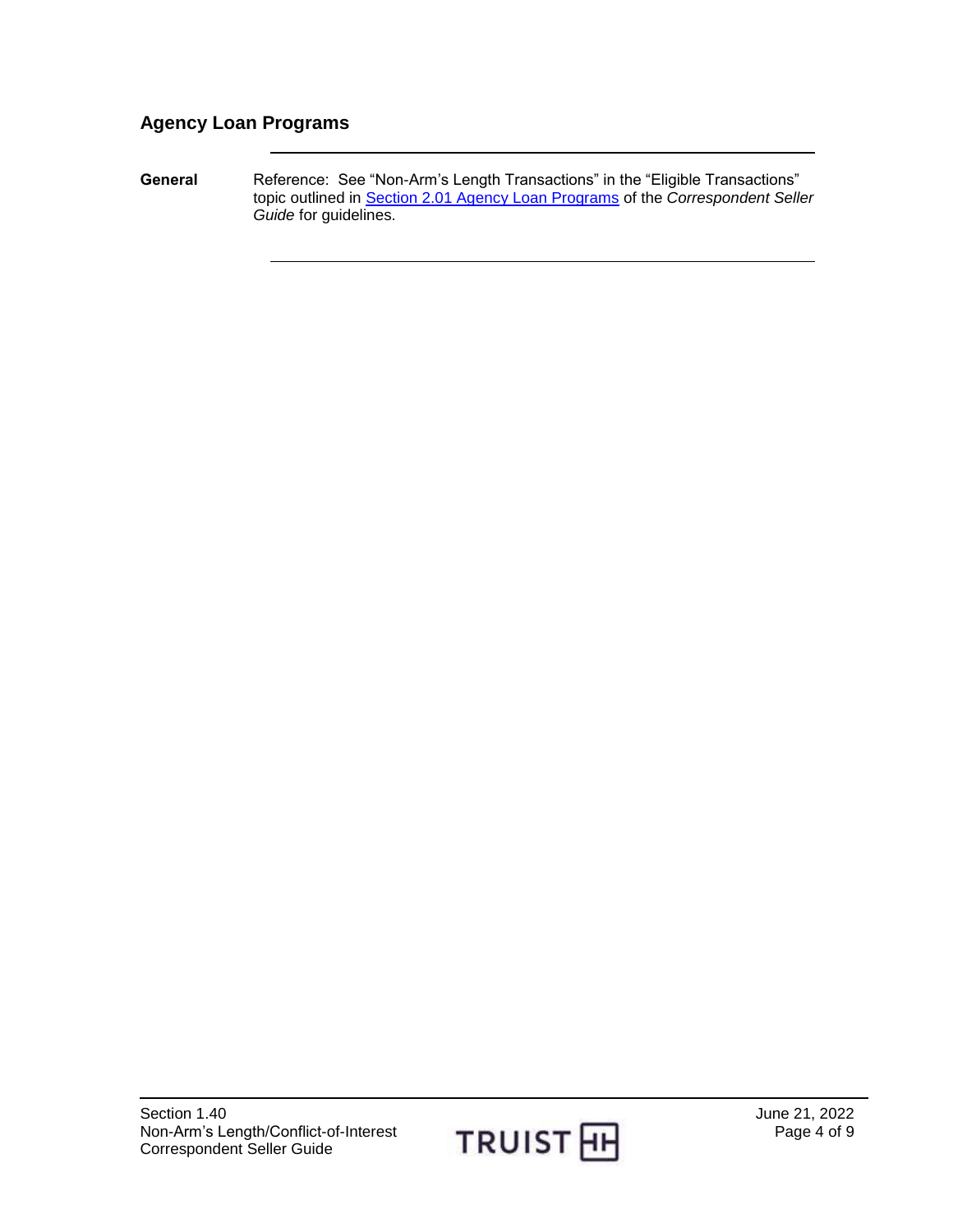### <span id="page-4-0"></span>**Non-Agency Loan Programs**

<span id="page-4-2"></span><span id="page-4-1"></span>

| General                                    | The following guidance applies to the Key and to the Jumbo Solution Second<br>Mortgage loan programs.                                                                                                                                                                                                                                                                                                                                                                                                                                                                                                                                                                                                                                                                                                                                                                                          |
|--------------------------------------------|------------------------------------------------------------------------------------------------------------------------------------------------------------------------------------------------------------------------------------------------------------------------------------------------------------------------------------------------------------------------------------------------------------------------------------------------------------------------------------------------------------------------------------------------------------------------------------------------------------------------------------------------------------------------------------------------------------------------------------------------------------------------------------------------------------------------------------------------------------------------------------------------|
| <b>Definitions:</b><br>Non-Arm's<br>Length | A non-arm's length transaction occurs when a direct personal, business or<br>financial relationship exists between the borrower and another interested<br>party to the loan transaction that could potentially influence a decision with<br>regards to price or costs for closing the loan. Interested parties to the loan<br>transaction could include, but are not limited to the following:<br>builder,<br>$\bullet$<br>developer,<br>$\bullet$<br>seller,<br>$\bullet$<br>lender,<br>$\bullet$<br>mortgage broker,<br>$\bullet$<br>real estate broker/realtor,<br>appraiser/appraisal company,<br>$\bullet$<br>closing attorney/settlement agent/settlement company,<br>$\bullet$<br>employee, or<br>$\bullet$<br>employer.<br>This relationship may add additional risk by masking or misrepresenting<br>the terms of the loan and may require additional review<br>and<br>documentation. |

*Continued on next page*

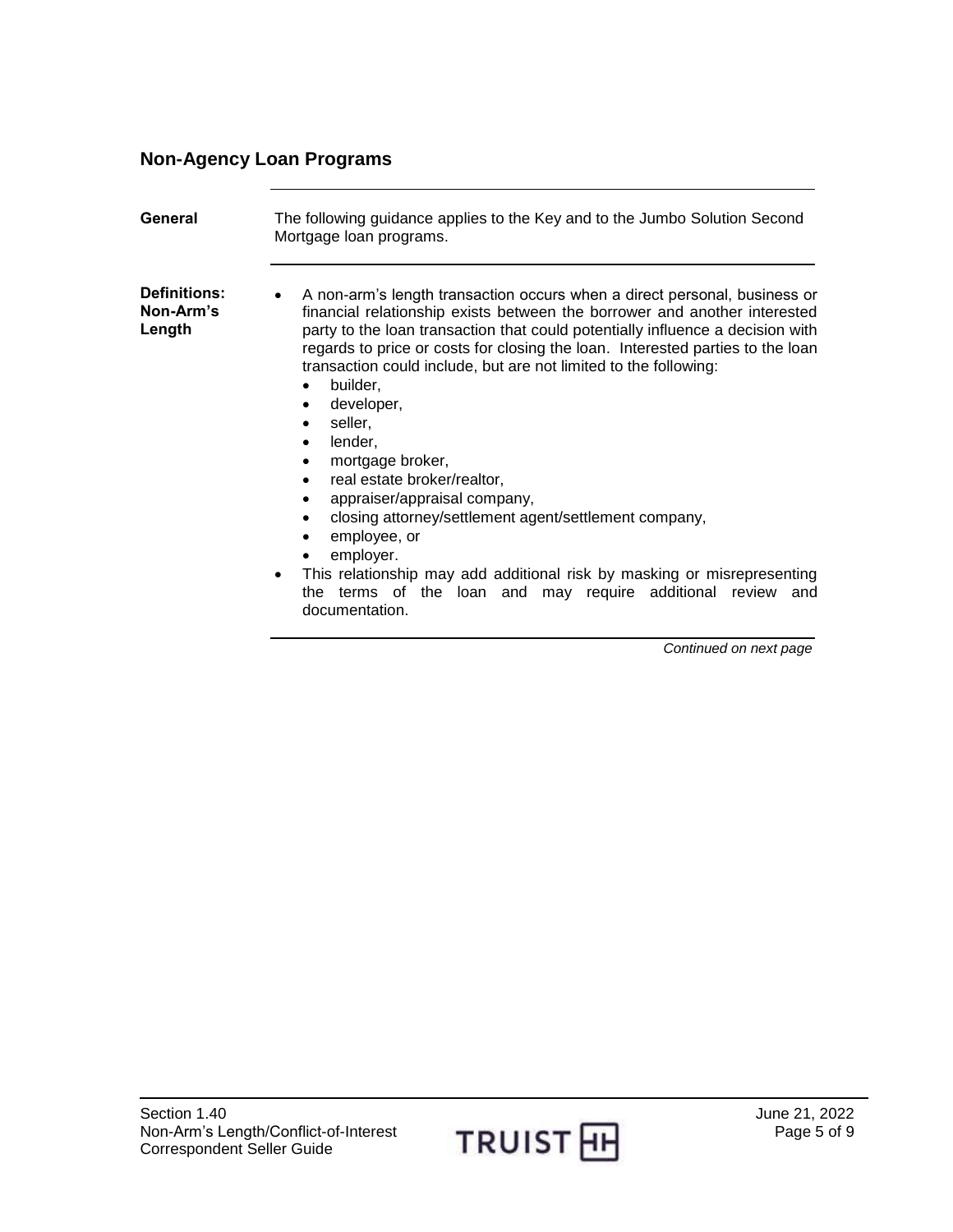<span id="page-5-0"></span>**Definitions: Conflict-of-Interest** At times, the relationship between the borrower and another interested party to the transaction are not the only relationships of concern. Any party to the transaction who has a direct or indirect personal, business, or financial relationship could represent a conflict-of-interest, because this relationship may influence the transaction. Conflict-of-interest relationships include, but are not limited to the following: The realtor or lender is the seller of the property, the property builder is the real estate broker/realtor, the real estate broker/realtor is acting as the listing and/or selling agent for a property they own, the lender is the mortgage holder, the borrower is employed by the lender, • the lender is providing second mortgage financing behind a Truist first mortgage. the closing agent or agency has a business, personal, or ownership interest/stake/joint venture/partnership with the lender, borrower, realtor, builder, or seller, • the transaction involves a vendor (such as an appraiser, settlement agency or title company) who is involved in the lending process of the subject property, an employee of the lender (loan officer, processor, underwriter, etc.) is the seller, or is related to, or associated with, the seller of the property, Employees of the Correspondent lender may NOT be directly involved in the underwriting of a loan for an immediate family member(s), and/or Truist guidelines prohibit individuals with an interest in the property or transaction (whether direct or indirect, financial or otherwise) from influencing the selection or engagement of the appraiser. Truist employees are prohibited from financing any properties with a Correspondent lender. Reference: See the *Appraiser Independence Requirements* topic in [General Section 1.07 Appraisal Guidelines](https://truistsellerguide.com/manual/cor/general/1.07appraisals.pdf) in the *Correspondent Seller Guide* for further details.

*Continued on next page*

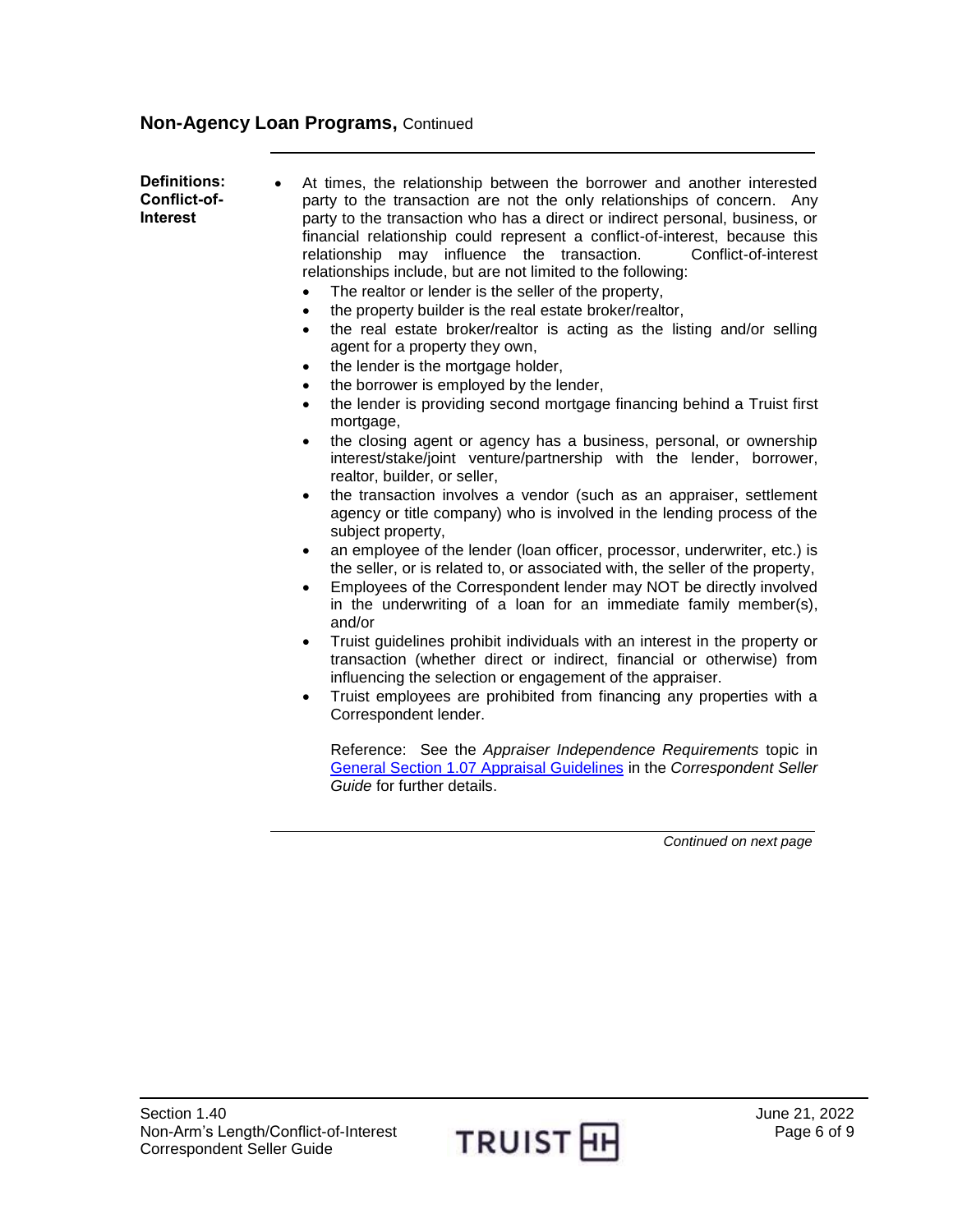<span id="page-6-0"></span>**Identifying a Non-Arm's Length or Conflict of Interest Transaction**

- Factors may be present that could indicate possible non-arm's length or conflict-of-interest transactions. They include, but are not limited to, the following examples:
	- Parties related by blood, marriage or domestic partner.
	- Parties related by a business relationship.
	- An employee is purchasing a property from their employer.
	- Mortgagors employed in the real estate or construction trades who are involved in the construction, financing or sale of the subject property.
	- The subcontractor is purchasing the home from the builder or developer.
	- A short sale transaction evidenced by a recent Notice of Default or a purchase price insufficient to fully satisfy existing lien(s), and, borrower has at one time or another occupied the subject property.
	- Property flipping transactions.
	- Property purchased at auction.
- The following transactions are usually considered "arm's length" even though they are between family members.
	- Spousal buyout evidence that both parties are currently on title must be documented.
	- Interest buyout of inherited property evidence of estate, death, recent transfer of ownership must be documented
	- Gift of Equity

Reference: See applicable loan product descriptions for additional information on spousal buyout, inherited property or gift of equity.

<span id="page-6-1"></span>**Ineligible Settlement Agent Guidelines** 

Reference: See General Section 1.39: [Ineligible Settlement Agent Guidelines](https://truistsellerguide.com/manual/cor/general/1.39ineligiblesettlementagentguidelines.pdf)  in the *Correspondent Seller Guide* to access the *Truist Ineligible List.*

*Continued on next page*

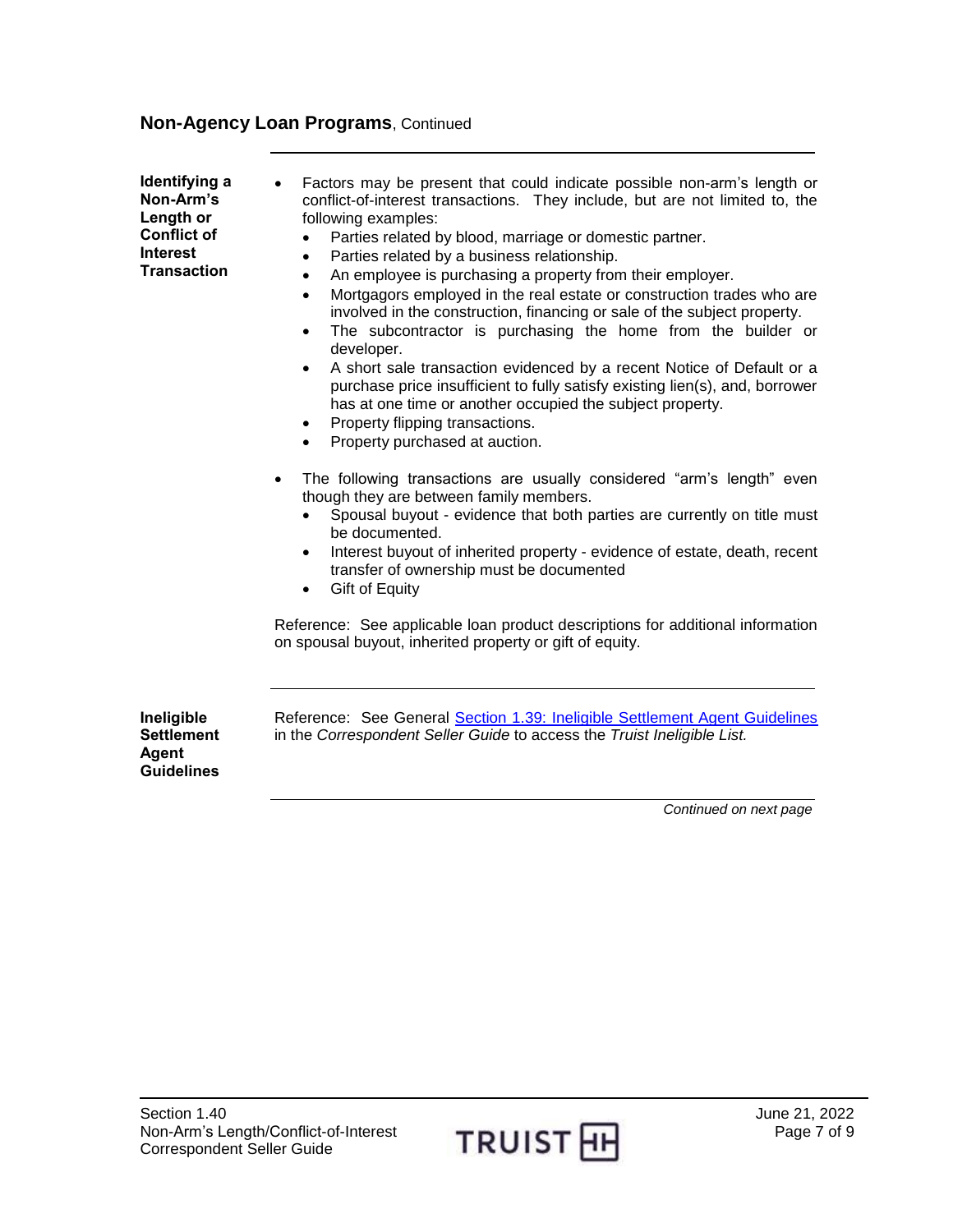<span id="page-7-3"></span><span id="page-7-2"></span><span id="page-7-1"></span><span id="page-7-0"></span>

| Eligible<br>Occupancy<br><b>Type</b>        | <b>Primary Residence</b><br>Second Home<br><b>Investment Property</b>                                                                                                                                                                           |
|---------------------------------------------|-------------------------------------------------------------------------------------------------------------------------------------------------------------------------------------------------------------------------------------------------|
|                                             | <b>Note:</b> Mortgage loans on newly constructed homes secured by a second<br>home or investment property are not allowed if the borrower has a relationship<br>or business affiliation with the builder, developer, or seller of the property. |
| Maximum<br><b>LTV/TLTV/</b><br><b>HTLTV</b> | Follow current maximum product LTV/TLTV/HTLV requirements as published<br>in the applicable product description.                                                                                                                                |
| <b>Transaction</b><br><b>Type</b>           | <b>Purchases and Refinances</b>                                                                                                                                                                                                                 |
| <b>AUS</b><br><b>Requirements</b>           | Reference: See the Underwriting topic subsequently presented for additional<br>information.                                                                                                                                                     |
| <b>Property</b><br>Ownership                | On purchase transactions, verification the borrower is currently not on title, nor<br>has been on title to the subject property in the previous twenty-four (24)<br>months prior to application.                                                |
|                                             | Continued on next page                                                                                                                                                                                                                          |